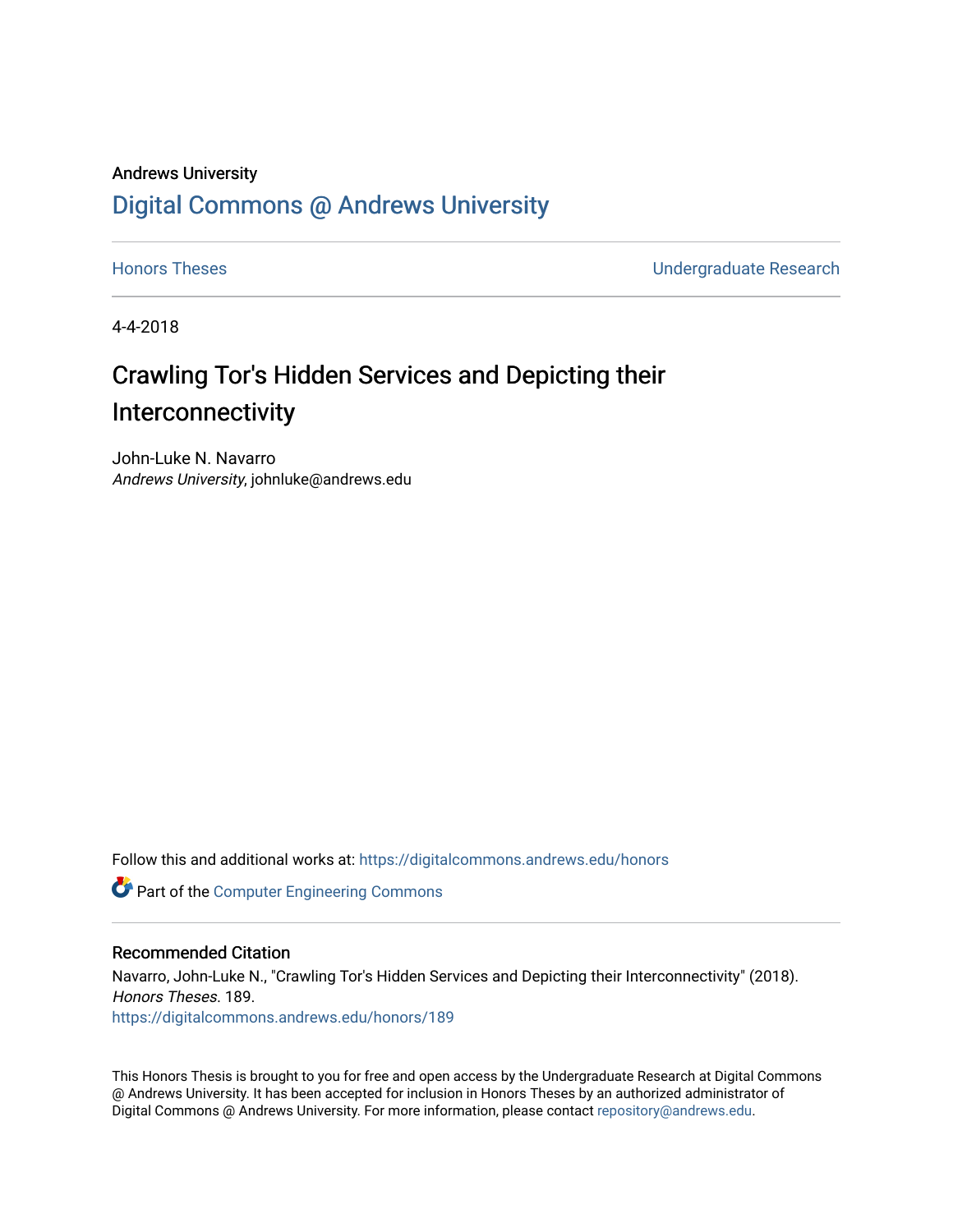J. N. Andrews Honors Program Andrews University

:<br>:.....*:* 

**HONS 497** Honors Thesis

Crawling Tor's Hidden Services and Depicting their Interconnectivity

John-Luke Navarro

 $4/4/2018$ 

Advisor: Dr. Rodney L. Summerscales

Primary Advisor Signature: Loch  $\geq$ 

Department: Engineering and Computer Science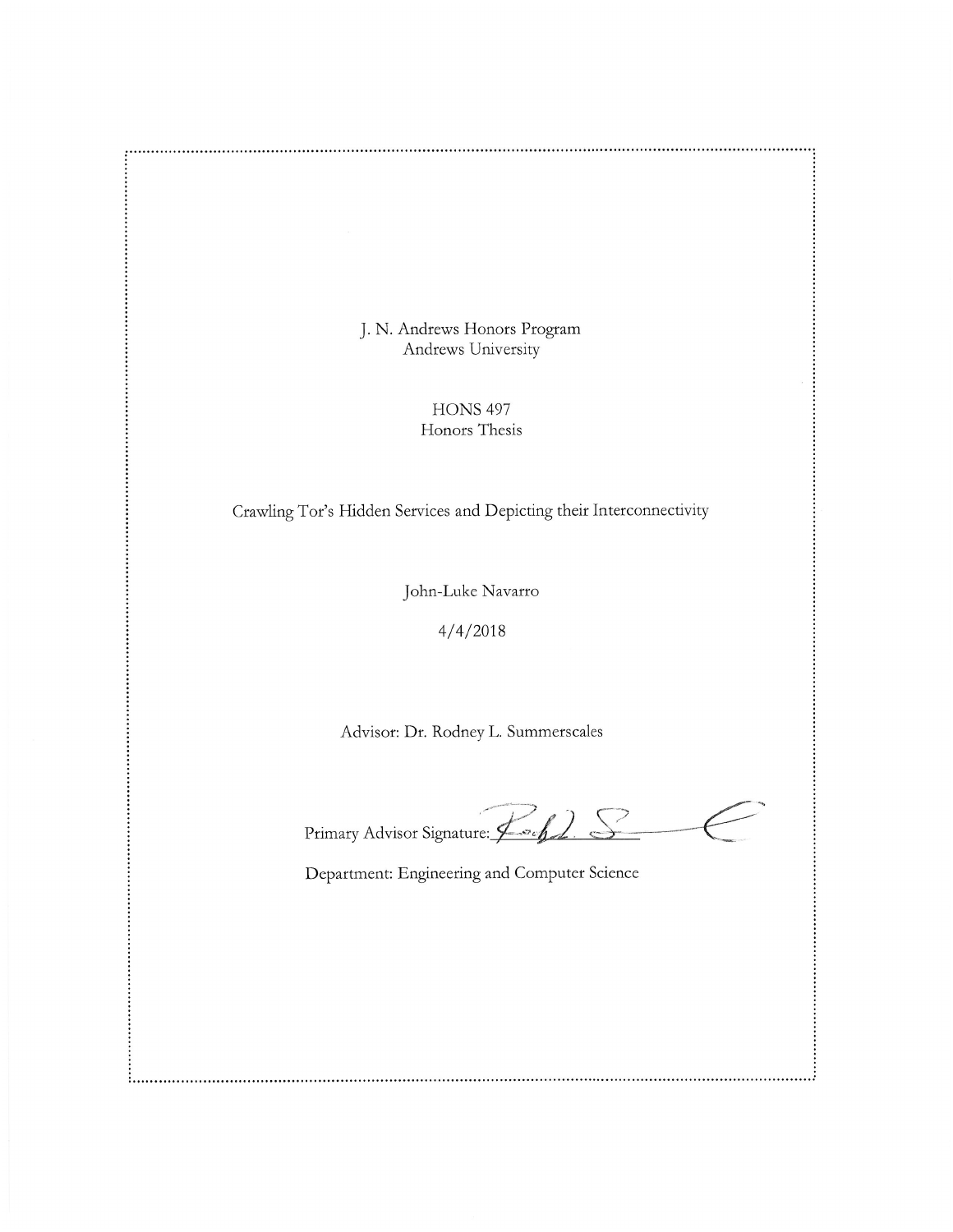## Crawling Tor's Hidden Services and Depicting their Interconnectivity

John-Luke N. Navarro

*Abstract*— The Tor network is a popular online privacy platform that enables anonymous browsing, but is also notorious for the vast number of illicit marketplaces, goods and services available to users. Tor's protocols also secure hosted websites, known as hidden services, against unwanted tracking and location. Tor has attracted the attention of law enforcement agencies, whom are interested in hidden service data analysis. However, little large-scale analysis is currently performed. To help address this issue, I constructed two tools. A specialized web crawler downloads bulk page-content from Tor's hidden services. This program crawls the Tor Network broadly, securely, and with more ease of use than other similar solutions. A graphing program depicts connections between crawled hidden services as directed graphs. Both of these tools allow investigative agencies and researchers to more effectively gather and analyze Tor network content.

#### I. INTRODUCTION

On October 2013, the notorious digital black-marketplace Silk Road was shut down by law enforcement. For two years, Silk Road allowed users to buy and sell illicit products on the internet with less concern for getting caught, as access was exclusive to users connecting through the Tor Network. Tor is free software that guarantees privacy for it's users by obfuscating network routing, encrypting their data, and other anonymization techniques. Thousands of websites known as hidden services are hosted similarly to Silk Road on Tor. Tor's protocols also protect hidden service hosts and servers from being located [1].

The vast number of illicit hidden services similar to Silk Road have caught the attention of law enforcement agencies. However, due to the obfuscated and discontinuous nature of Tor, discovering and investigating vast numbers manually can be extremely inefficient. In this paper, I describe the development of two pieces of software<sup>1</sup> that automatically perform hidden service content-collection and depict site connections visually. The first program is a web crawler developed to crawl the Tor network securely and automatically. This crawler downloads web-pages from hidden services and notes links between them. The second program processes these links into connected graphs that can be rendered by external applications.

The web crawler is relatively easy to configure and run; it requires only the necessary software libraries installed, a starting list of hidden service URLs to begin crawling from, and a configured local SOCKS-compatible proxy server. From the graphing program's connected graphs, information such as popular hidden services or browsing patterns of Tor users can be extrapolated.

#### II. RELATED WORK

#### *A. Cryptopolitik and the Darknet*

Moore and Rid discuss political and technological ramifications of increased cryptography, then explore in detail Tor network history and functionality. The authors also developed a specialized web crawler to explore Tor Network content. Features they developed such as depth and pagecount limits were inspirational towards similar implementations in my software. The authors state their starting list of hidden services was crawled in two months, but don't state if they reiterated over that list. This might indicate potential for improving speed.

#### *B. The Tor Dark Net*

Owen and Savage performed two projects; the first involved operating a series of Tor relays and mining data about hidden service descriptors and the number of requests each received. The authors noticed that a very small number of hidden services persisted over the course of their eighteen month project. The second project involved operating a web crawler to download hidden service content and extract "key data points". The authors make the claim that broad, long-term crawls risk over-representing short-lived hidden services. [2]

#### *C. Towards a Comprehensive Insight into the Thematic Organization of the Tor Hidden Services*

Spitters, et. al describe briefly Tor network operations and types of illegal content that are common on the platform, before affirming that access to Tor content analysis by organizations could be useful towards assisting investigations or preparing for possible attack vectors. The authors also operated their own Tor network crawler and note several important design features, such as breadth-first crawling and per-site download limitations. They operated their crawler for about a year, and note that within the span of five months, their crawler "discovered almost two thousand new hidden service addresses" [3].

#### III. METHODOLOGY

Both the crawler and the graphing program were developed in Python 3.6 on Ubuntu 16.04. The crawler was developed with Scrapy[4], a framework for developing web data extraction tools, including web crawlers. The graphing program was developed with NetworkX[5], used to create, manipulate, and analyze network graphs. Privoxy[6] was the local proxy server software used to connect the crawler to Tor, although other proxy servers could be substituted.

<sup>1</sup>https://github.com/Argonne-National-Laboratory/torantula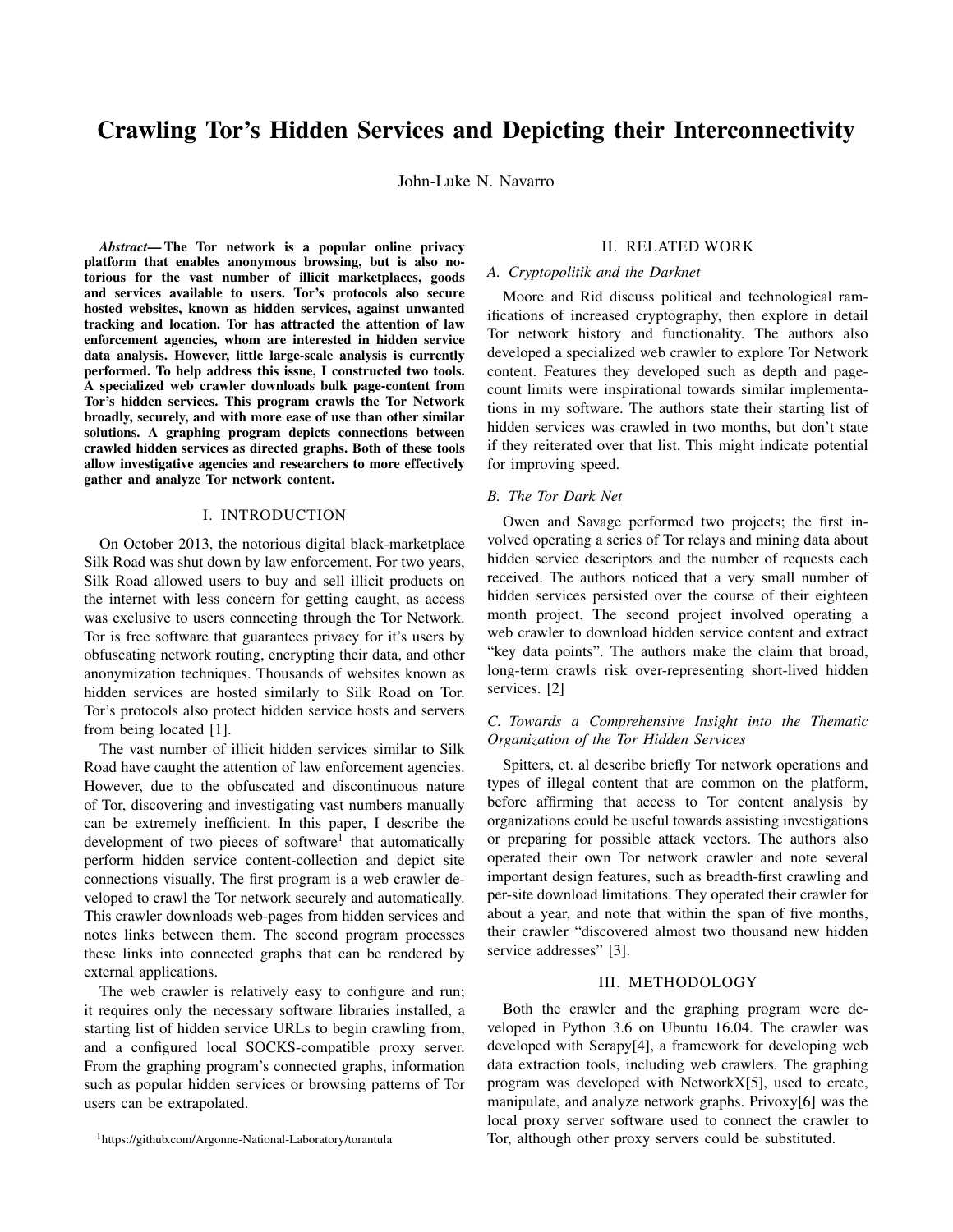The crawler begins performing hidden service HTTP requests from a user-provided list of hidden service URLs, and iterates through each over the course of a "session." Responses from hidden services consisting of HTML are downloaded directly into a session-specific directory created by the crawler's data pipeline at runtime. A local MySQL database that stores metadata for top-level domains, URLs, and the date and time can be enabled or disabled.

A log file stored locally contains real-time data on webpages requested, domains ignored, exceptions raised, crawl statistics, and other information during the course of a crawling session.

#### *A. Connecting the crawler to Tor*

By default, web crawlers developed with Scrapy are unable to interface with Tor, as Scrapy doesn't support the SOCKS protocol which Tor depends on. However, Scrapy is compatible with HTTP proxies, which can interface with Tor through SOCKS. A local Privoxy server was configured to connect to the Tor service through the SOCKS protocol. The crawler then interfaces with this server as a HTTP proxy, which then relays requests to Tor through SOCKS.

#### *B. Crawler exploration and downloading strategies*

Specifying a positive depth priority and indicating to the request scheduler to operate in FIFO order allows the crawler to operate in a breadth-first-search manner. One benefit is a representative sample of the domain names expected in the final dataset manifests earlier in the dataset directory during a crawling session. This occurs because the crawler attempts to download the homepage of each queued hidden service URL (which may succeed or fail) before downloading additional pages at greater depths.

Limiting the depth of pages crawled on hidden services has several benefits. For instance, this protects the crawler from recursively exploring links that loop within domains (as each link is treated as one depth deeper). This also help prevent over-representing data from a hidden service's deeper pages, which may be too specific to describe the site's general purpose. Most hidden services will display the content that best reflects the nature of their site within the first few pages.

Limiting the number of web-pages downloaded from each hidden service keeps hidden service-specific datasets from becoming too large. Once the crawler notes that it has downloaded the maximum number of pages from a domain, that domain is excluded from further requests and downloads during the crawling session. This also prevents the crawler from following links back to hidden services that have already been crawled.

These two strategies of limiting page-depths and pagenumbers guarantee that only a limited number of relatively "shallow" web pages represent each hidden service.

#### *C. Crawler data pipeline strategies*

The crawler pipelines are responsible for sorting, storing, and logging downloaded page content and metadata. A session-specific directory, labeled with the current time and date, is created by the crawler at the beginning of every crawling session. For each hidden service crawled during a session, a domain-specific directory is inserted into this session directory. It is into these domain-specific directories that the contents of each crawled hidden service are inserted. Each web-page's HTML is saved as a text file, named for the URL that it was downloaded from.

All the links found on a hidden service are appended into a found links.txt file generated for each crawled domain. This is placed into each domain-specific directory.

#### *D. Crawler user protections*

By connecting to the Tor network, the crawler automatically has the same anonymity protections as other normal Tor users, including encryption of data and IP addresses. As a preventative measure against crawler banning, for each outbound request the crawler randomly selects a Torbrowser user-agent from a predefined list. These user-agents reflect a variety of different operating systems connecting to Tor through the Tor browser. Although the crawler may still appear automated in terms of speed and algorithmic exploration, user-agent spoofing may still protect against some site policies that disallow non-human interaction.

The crawler checks the text of downloaded pages for blacklisted user-defined keywords, and if any are found, the matching content is discarded and all further requests or responses from the source-domain are ignored for the remainder of the crawling session. This prevents the crawler from downloading illicit or unwanted information, as long as the blacklisted keywords are defined by the user.

#### *E. Graphing Program functionality*

The graphing program accepts as input one of the crawlsession directories generated by the crawler. A directed graph is initialized using the NetworkX library. Each domain subdirectory within the crawl-session directory indicates a hidden service, so the title (which reflects the domain name) of each subdirectory is appended to the directed graph as a node. The program then iterates through each of these domain subdirectories, searching for found links.txt files that indicate the crawler encountered links to other hidden services. Each one of these files is parsed for links, which are inserted as edges into the directed graph with the current subdirectory node as the source and the discovered link as the destination. These graphs are then dumped as .json and .gexf formats, which can be rendered or analyzed by a variety of applications.

#### IV. RESULTS

#### *A. Crawler Results*

The crawler's initial list of hidden services was populated with ten-thousand known hidden service URLs collected by Ahmia's Tor Search Engine [7]. This list includes The Hidden Wiki, one of the most popular start-pages for Tor users [2]. This list was chosen with the expectation that starting with an extensive, representative list is more likely to yield new hidden service discoveries.